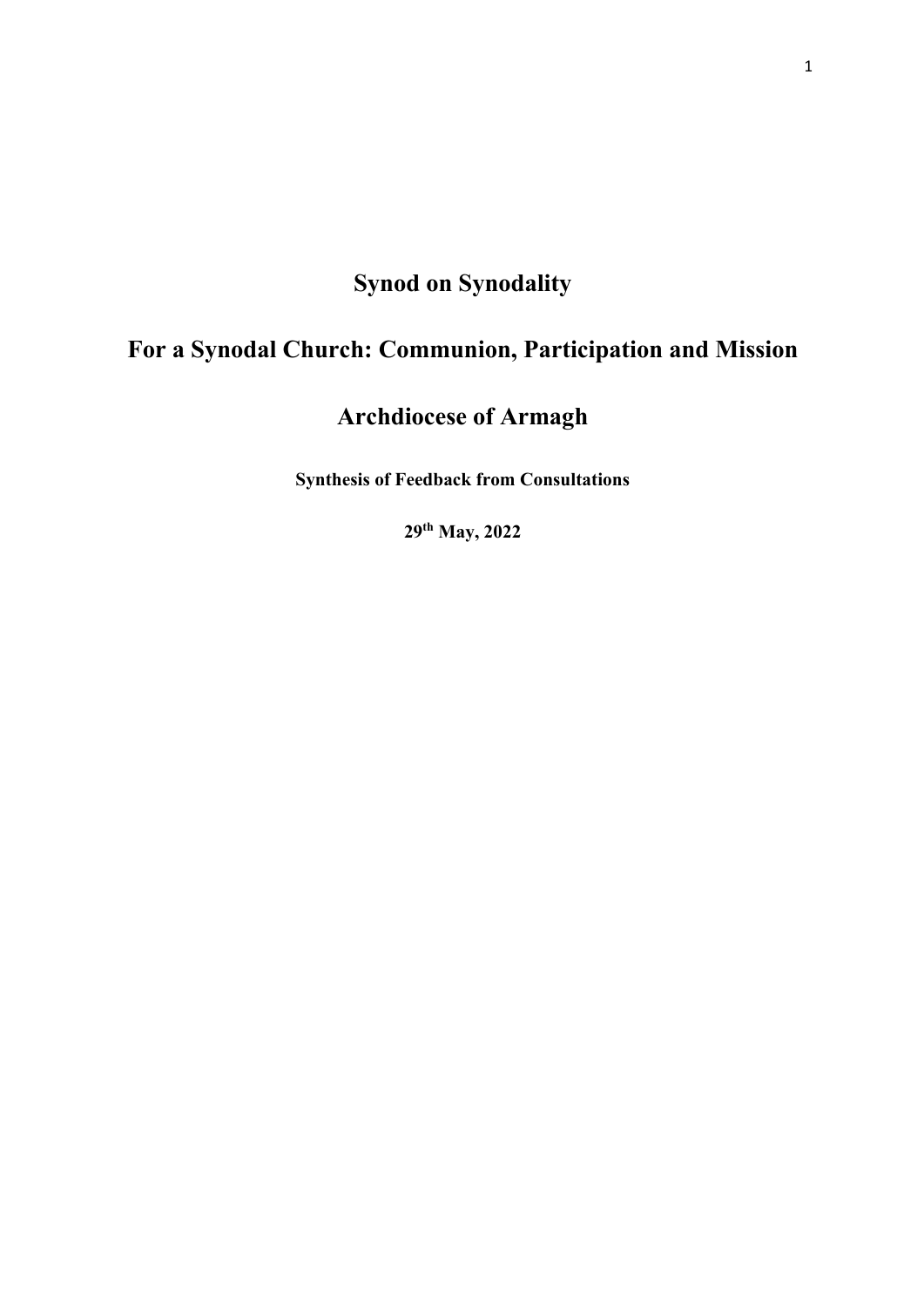## **Introduction**

In October 2021 Pope Francis launched the Synodal Pathway for the 2023 Synod of Bishops in Rome, which focuses on the theme "For a Synodal Church: Communion, Participation, Mission". The diocesan phase of the Synod was introduced in every parish across the Archdiocese of Armagh on October 17th, 2021.

In the diocese we were already preparing for a diocesan assembly in either 2024 or 2025. Preparation began with the launch of a "Year of Reflection and Prayer" in 2020. The year was dedicated to listening to what God was saying to us as individuals and as a faith community. It was not a time for big events or large gatherings, but a time to let God's Spirit rest in us and prepare us for the road ahead.

The year however was marked by the emergence of the Covid-19 pandemic which had a significant impact on Church life including the closure of public worship for many months. The response to the pandemic has highlighted weaknesses in the Church's structures and processes. The challenges and the difficulties we faced long before 2020 accelerated during the pandemic so we recognise that we must find new ways to communicate and live out the teaching of Jesus in the twenty first century. We now know that we need to protect what is essential, lifegiving and inspiring in our faith, especially the importance of communal bonds.

The diocesan phase of this consultation for the universal synod gave us an opportunity to assess the strength of Church life in the diocese as we emerged from the pandemic. A core group was established in June 2021 to plan for our diocesan assembly, and they have been central to organizing our response to the universal synodal process. The group is made up of lay faithful of all ages, religious men and women, and clergy from across the diocese and they have endeavoured to work in a synodal fashion.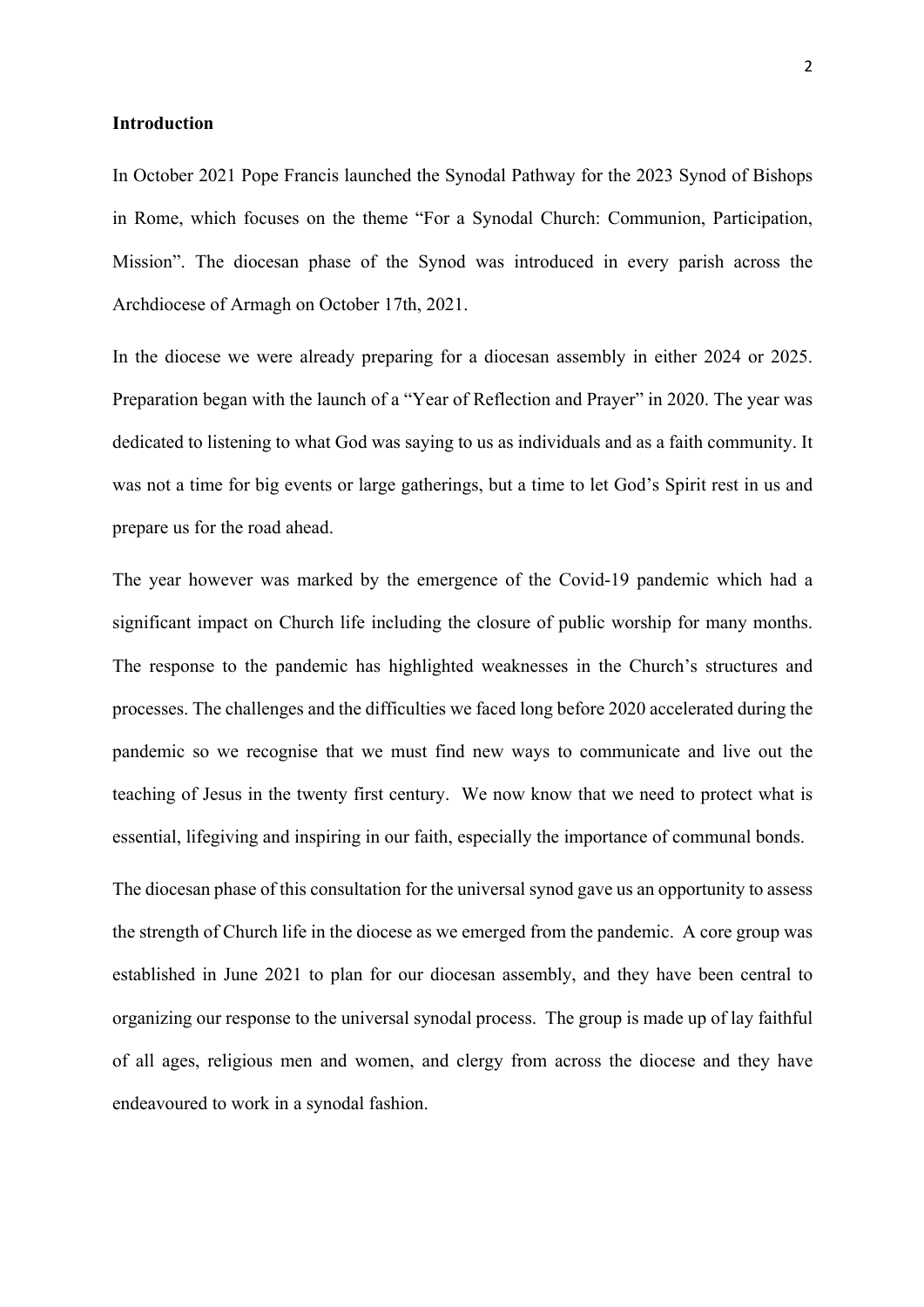The major challenges we faced were in conducting a substantial listening process in a time of continuing uncertainty around Covid-19, in a relatively limited time span, and in the face of a less than enthusiastic response from our Church community and from the wider society.

Despite the challenges, some fifteen hundred people responded to the questions posed by the Diocesan Synodal Core Group and responses seemed to come, in the main, from those already engaged with Church at some level. It is noteworthy that peripheral and marginalized voices emerged mainly from the one hundred and sixty online responses and the five hundred responses from young people.

For many there was a difficulty understanding what synodality meant and how it would realistically impact on the life of the local Church. This created tension and mistrust at first, but as the journey unfolded, understanding deepened and a new vibrancy around the process emerged.

Overall, the synodal process has been a period of grace for those who have been involved in its organisation and for many of those who participated. A short and general synthesis of the feedback from the consultation is contained in the following pages but we as a diocese are committed to revisiting the many themes and sentiments that emerged. This process has provided many nuggets of wisdom and information as we embark on our own synodal process in the diocese.

#### **Theme 1: The Journeying Companions**

Those who participated in the consultation displayed a deep respect and love for the Church and many seemed to be involved at some level in its life and practice. Most, however, did not feel that there was real equality within the faith community. They felt they had a duty to participate in the Church, but that they had little say in how it was administered. There were times, such as at a funeral of a loved one, a wedding or a baptism where they felt welcomed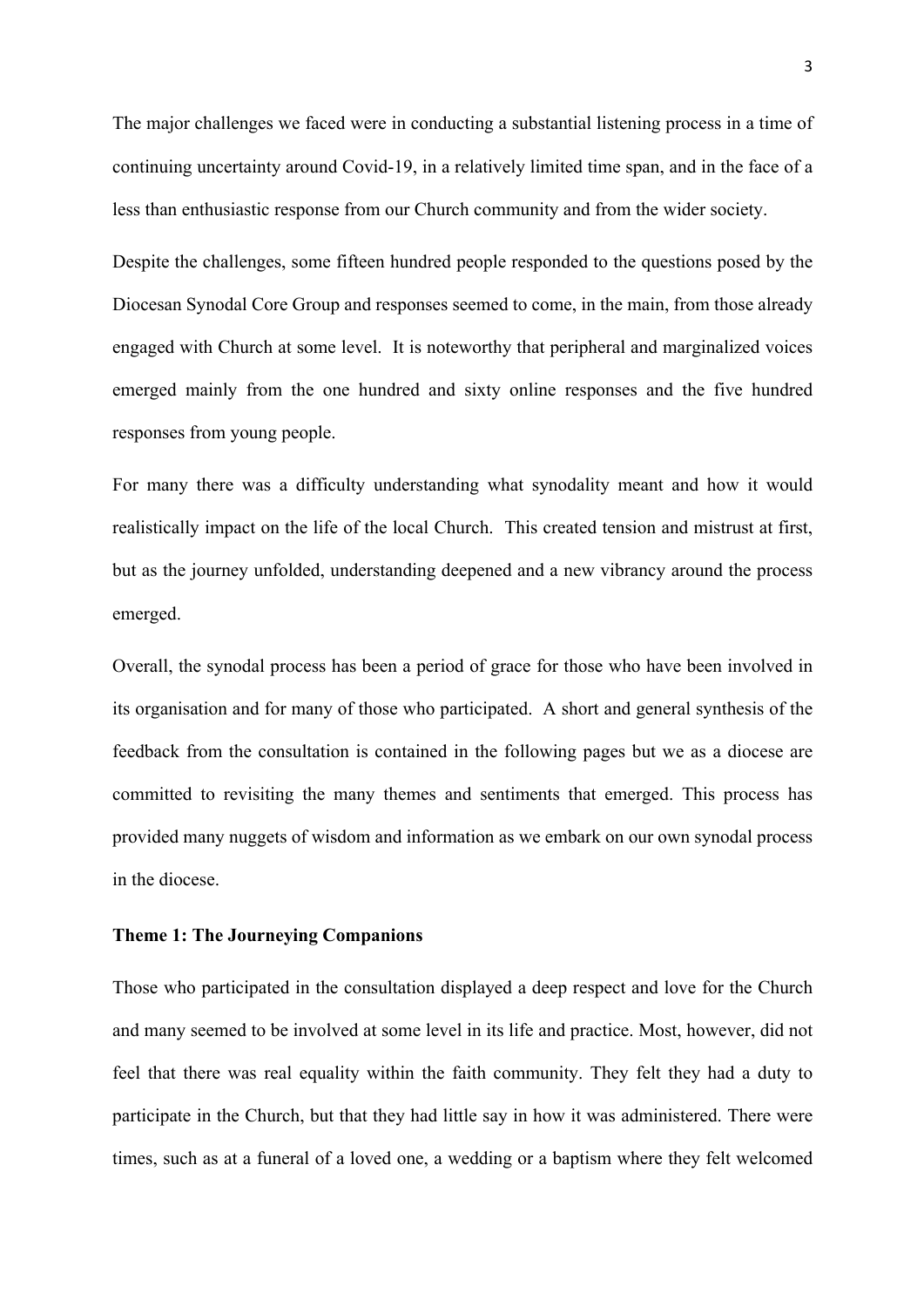and included but it was not a consistent feeling. Many felt that there was an inner circle of lay people and clergy who dominated Church life within their parish and that there was a sense of exclusion because of that.

For many of the respondents, the priests and deacons they knew in their own parishes were very open and welcoming. There was a deep appreciation of the important role the priest played in the local community and the pressure the priest was under in a time of declining numbers of clergy. Concern for the ongoing welfare and care of clergy was expressed. If there was criticism it sprang for the most part from a desire to see the priest and deacon more involved in the community and freer to do the work of faith formation and development that they were ordained to do. Some felt, however, that the clergy did not do enough to make people feel comfortable or included in the local Church community.

Many people perceived that those who were not living within the limits of traditional morality, for example, those who were in a second relationship, had children outside of marriage or were from the LGBTQI+ community, were not welcome to participate in Church life. There was a call from some respondents for the Church to reassess its teaching on these matters. Young people felt that there was little done to make them feel part of the faith community, and women, though involved and committed in many ways, felt they were marginalised and had little say in the decisions that were made. The Church's hierarchical and male dominated structures were an obstacle to people feeling that there was real equality and that they could participate in a shared journey with others in the faith community.

## **Theme 2: Listening**

Listening, and the desire to be listened to, emerged as a dominant theme in the synodal consultation. A significant percentage of respondents affirmed the transformative effect that moments marked by authentic listening have had on their lives and the life of their community.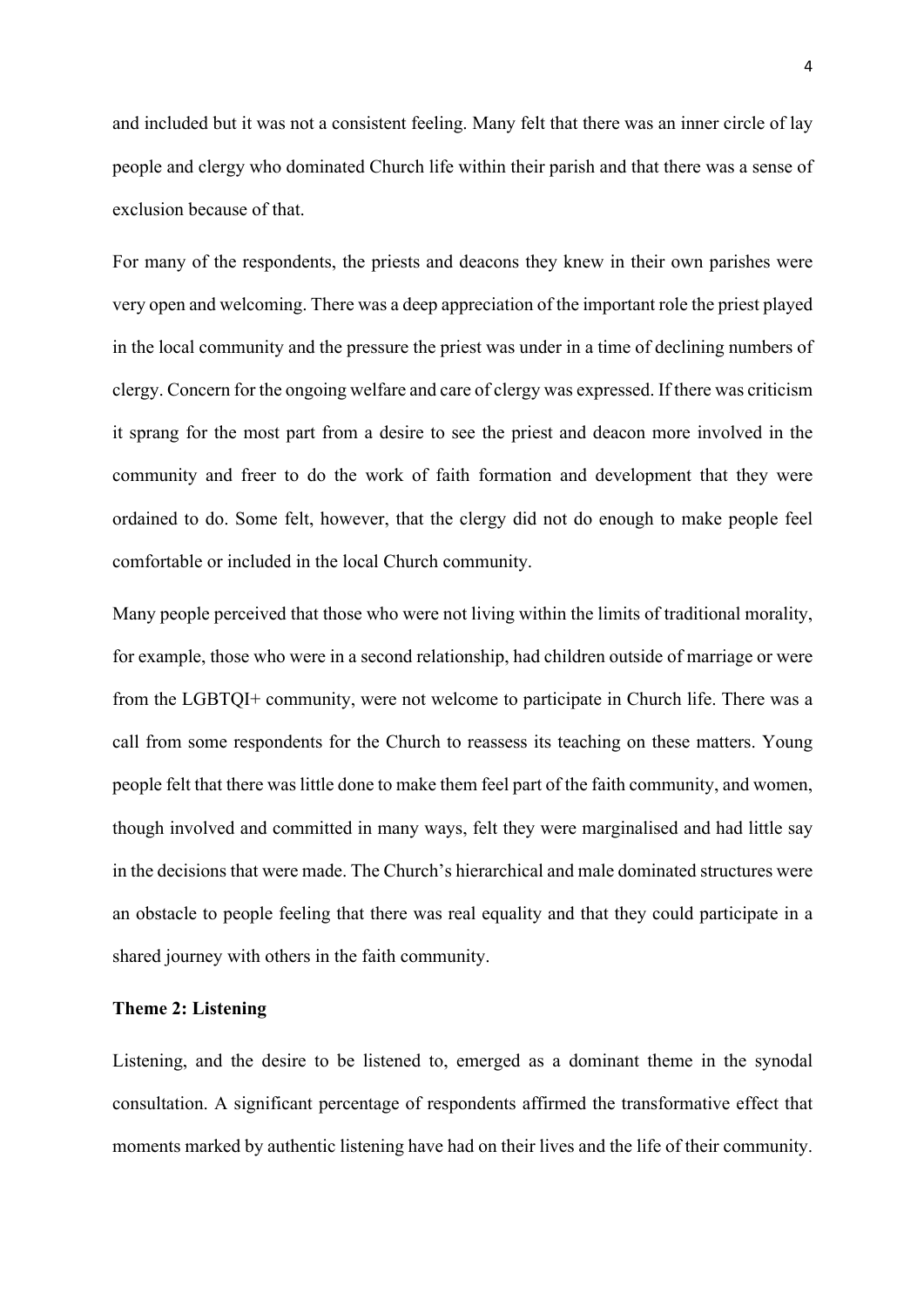They expressed a desire for the development of structures and practices in the diocese that facilitate a deep listening that is designed to hear the voice of all.

Concerns were expressed around the nature and transparency of listening that currently takes place in parish and in the diocese. There was a strong sense that communication structures and mechanisms currently adopted were rigid, autocratic, and did not support or enable a deep listening that could transform the lives and mission of individuals and communities.

There is a desire for those in positions of leadership to truly listen. The role of clergy and hierarchy in offering a listening ear in an open and honest way was clearly articulated. It was felt by many respondents that current models of listening were not sufficiently inclusive or robust in nature.

## **Theme 3: Speaking Out**

The importance of communication and the shortcomings of current communicative dynamics within the diocese clearly emerged in the feedback. The fact that this emerged as a dominant theme seemed in some instances to come from a deep desire among the participants to feel a greater sense of belonging within the local faith community and to be more aware of what is happening in the parish and the diocese.

Many respondents articulated their own unique stories of when they had the opportunity to freely express their views and they stressed the transformative nature of that experience. This however is not the norm, and many felt that they were not afforded sufficient opportunities to speak with any degree of freedom and honesty. Deep hurt and a sense of sadness around clerical and institutional abuse, along with significant concerns around the culture of silence that surrounded these issues, was expressed.

A deep desire for transparency and for the creation of an environment where everyone can speak was clearly articulated. There is a strong sense that all are not given the opportunity to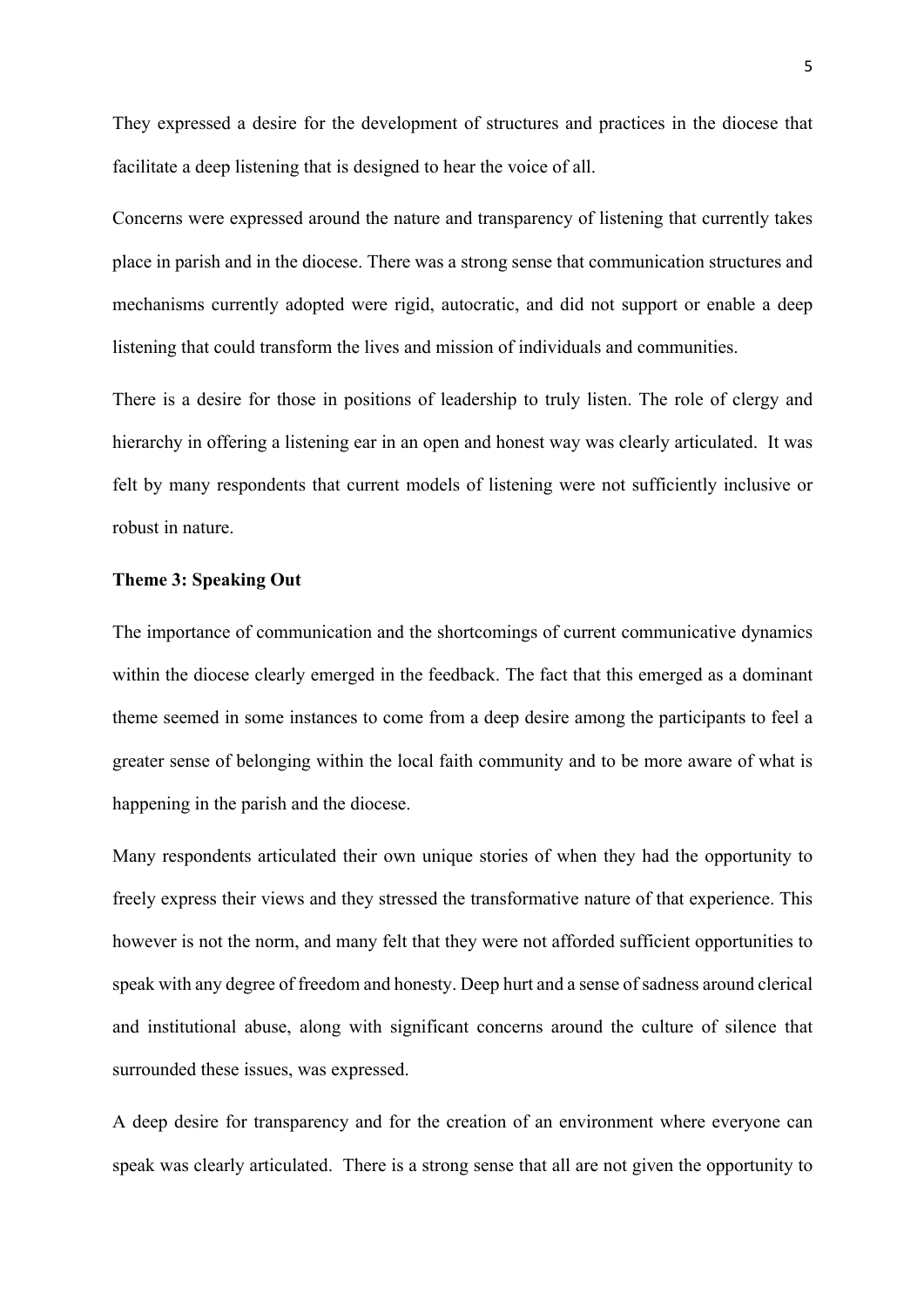express themselves within the faith community. Opportunities for lay people, women, the young, and other marginalized groupings to highlight their views are limited. Those who responded expressed the need for respectful, tolerant, and less rigid structures so that all voices could be heard.

Deep concern around how leaders are selected and their ability to assume leadership in ministry was stated. This applies to all levels of leadership, clerical and lay, from members of Pastoral Councils to bishops. The composition and appointment of Pastoral Councils was highlighted and transparency around how they and other significant groupings in the Church were chosen was of particular concern. A sense has emerged from this journey that all the faithful want to speak out, to help and to be involved yet they feel that many councils and forums are not transparent enough. A suspicion around decision making was expressed with many asking whether this synodal process will be acted upon.

### **Theme 4: Celebrating**

The celebration of the Eucharist is central to who we are as a Christian people. For many of those who responded to the consultation the weekly Sunday Mass is their main contact with the Church. For others, funerals, weddings, and special times such as Christmas and Easter were their only contact. Some had a longing for the drama and mystery of the devotional practices of the past and they felt that something important was lost in the post Vatican II liturgical changes. What is clear, however, is that good liturgy is essential. Many communities throughout the diocese do try to enhance the quality of people's participation in the Sunday Mass particularly where there are good choirs and strong lay involvement in the liturgies.

One of the striking issues to arise was the reaffirmation of the importance of preaching, of linking the Word to the lived experience of people. Many respondents felt that priests and deacons need to put more thought into the preparation of their homilies. Often, they were overly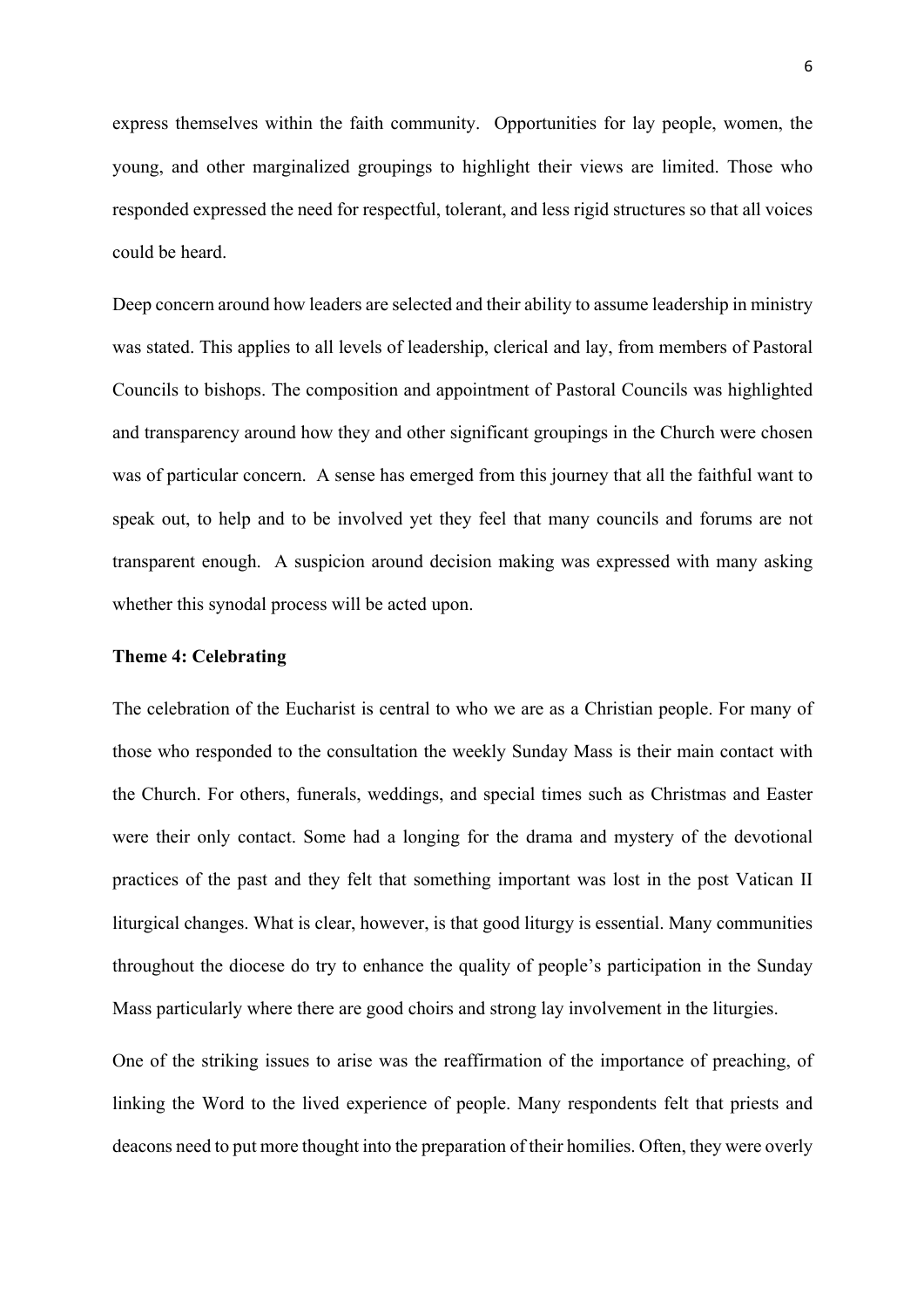long, abstract, or simply a repeat of the gospel. Short homilies related to real life were always more effective and appreciated.

Lay involvement in the liturgy was also crucial, but Ministers of the Word and of the Eucharist needed to be properly formed so that they had a deeper understanding of their ministry. The idea that their ministry existed simply to help the priest needed to be challenged and changed. Those actively engaged in parish life need to appreciate the importance of their role as the public face of the Church and of how they could do much to welcome people and make them feel included in the liturgical and prayer life of the community. Most respondents displayed a limited understanding of lay ministry in that it was confined to liturgical roles. There was little appreciation that every task that assists the mission of Christ in the world today is a ministry in its own right.

Many respondents expressed their feelings of disappointment and hurt that the permanent diaconate and the priesthood were not open to women. They questioned how such a policy could be justified, practically or theologically, particularly in a time of falling vocations. Some respondents felt that women were excluded from the Church and as a result they viewed the institution as sexist and perhaps even misogynistic.

#### **Theme 5: Co-Responsible in the Mission**

There was little sense from the feedback that the respondents felt co-responsible for the mission of the Church. Even where they did, they felt unable to be actively involved in the mission. Reasons for this include, a lack of leadership that builds confidence and the absence of appropriate formation and education. Many faith communities seem to be more interested in maintenance and the continuation of services to cater for the sacramental needs of the baptised, rather than reaching out to the uncatechised, the marginalised or the disaffected. The task of being a missionary disciple, which we are all called to at baptism, is often seen as a task for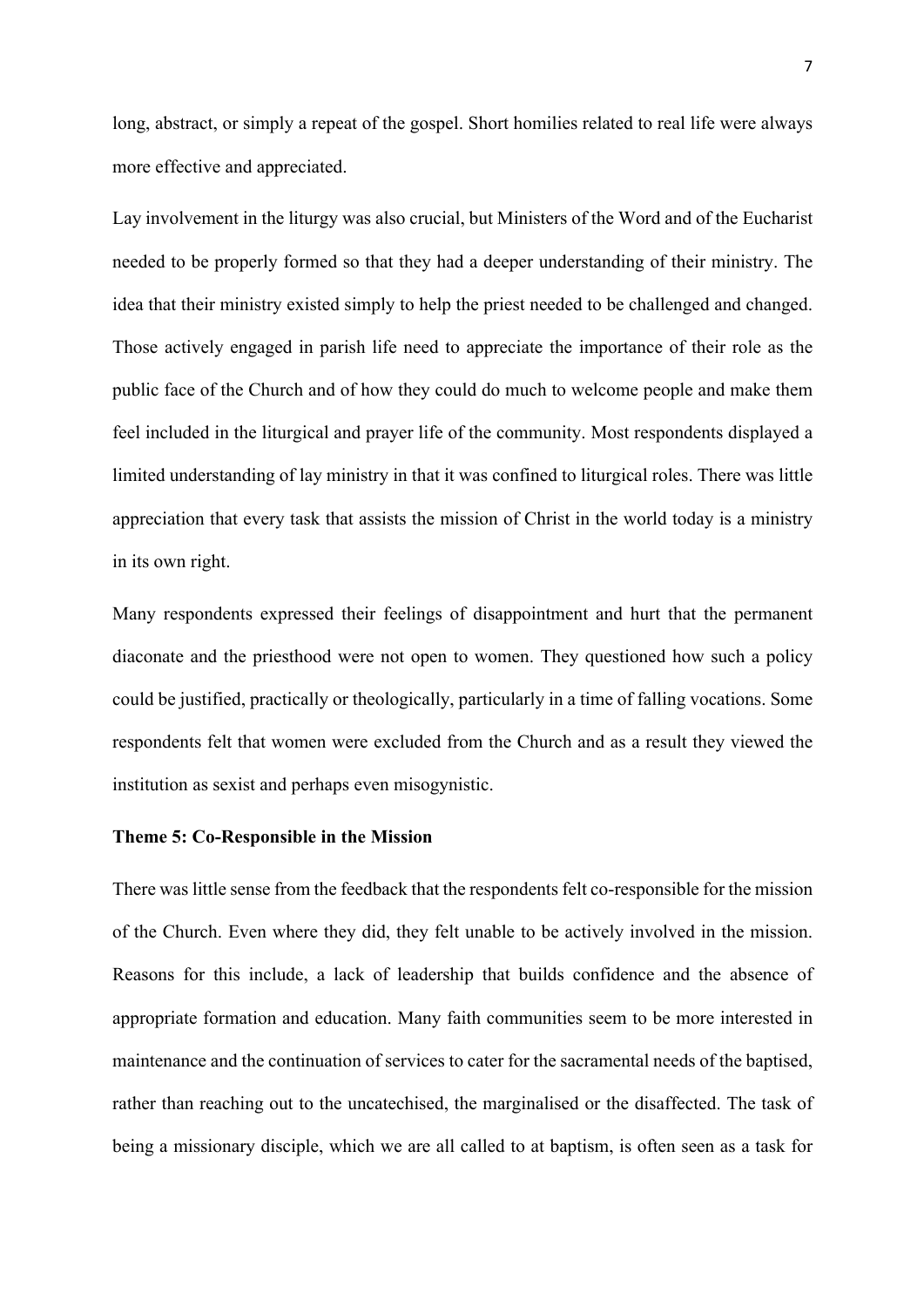others, especially the ordained and commissioned few. The provision of proper formation could enable the lay faithful to become active evangelisers in their homes, communities, and workplaces. Some respondents expressed a willingness to be involved as volunteers.

The over reliance on an ever-dwindling number of ageing clergy in the Church has left it lacking in the energy necessary for a new missionary impetus. Many priests are often tired and weary from doing the tasks that many in the lay faithful could do with the appropriate education and formation. Leaders must acknowledge the current situation and plan for the future in a more realistic way. They need to encourage parishes to have a missionary outlook. This will involve identifying what is essential for evangelisation and taking the difficult decisions needed to refocus on mission. How will parishes operate in the future with very few priests and with little sense of co-responsibility among parishioners?

There are also sizable communities of Polish, Indian, East Timorese, and other ethnic groups in the diocese who are attending the sacraments but who are without representation on diocesan or parish councils and committees. Is there enough being done to make these people feel welcome and included?

## **Theme 6: Dialogue in Church and Society**

The Archdiocese of Armagh's synodal journey has identified that there are limited structures for dialogue in the diocese. There is a deep reverence for the sacraments and the liturgical moments in Church life and yet these moments do not seem to generate or foster opportunities for dialogue, or conversations around faith, in the many communities across the diocese.

Finance councils and pastoral councils represent, for the most part, the only venues for dialogue. Concerns were expressed around the nature of these forums and their ability to engage with the specific pastoral and societal issues each community faces. Lay involvement,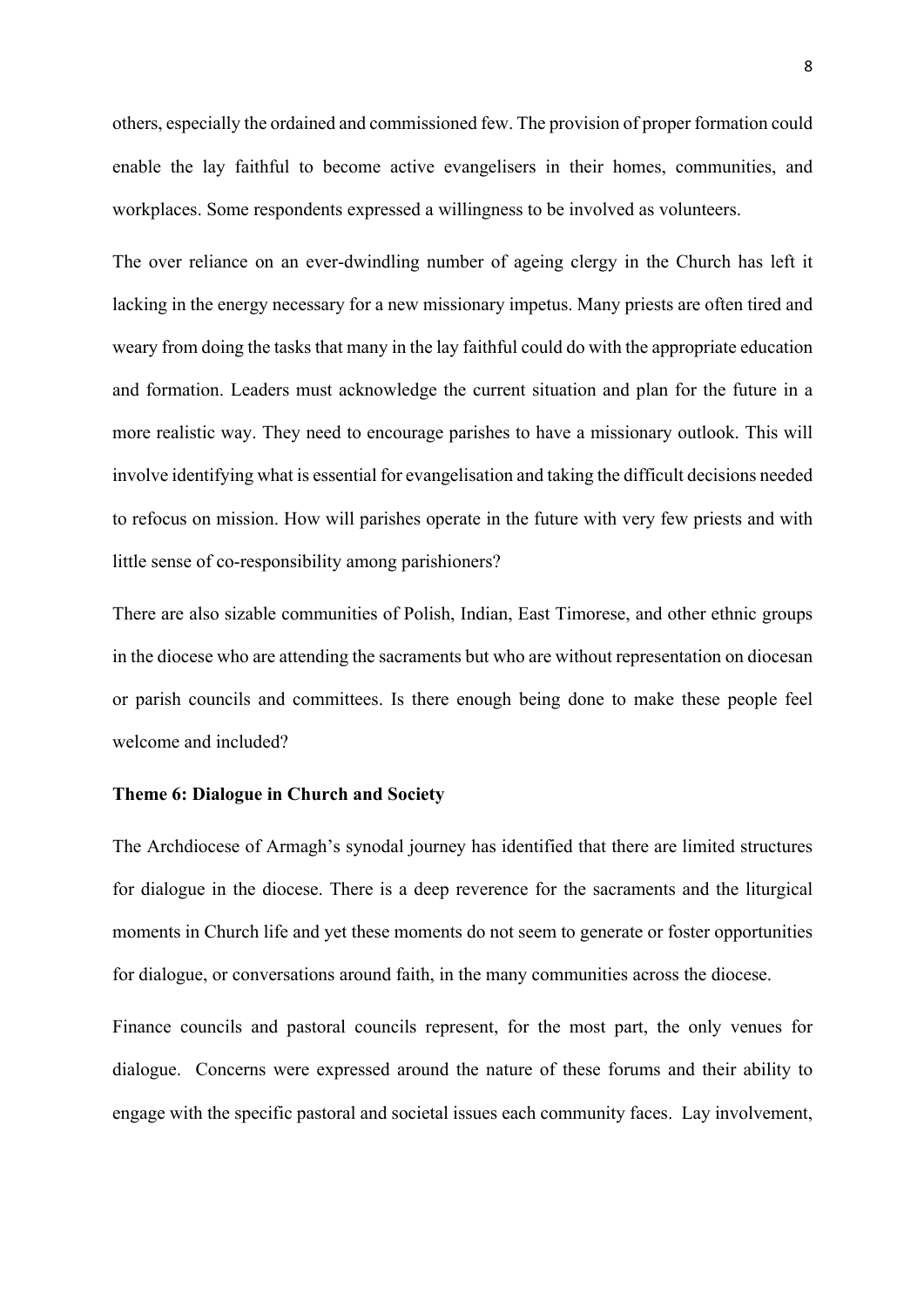the quality of that involvement, the issues of cliques, transparency, trust, and the nature of relationships, represent key concerns.

## **Theme 7: With the Other Christian Denominations**

This issue was not high on the list of priorities for most of those who participated in the consultation. Relationships at a parish level are for the most part cordial but distant. This is noteworthy considering that there are large faith communities from other Christian denominations living beside Catholics throughout the diocese.

## **Theme 8: Authority and Participation**

The Church both at a local and universal level is perceived by those who engaged in the process as very hierarchical. Most people do not feel that they have any meaningful say in how it is administered or in the decisions it makes. Even where lay people are involved on Pastoral Councils, Finance Committees, and Diocesan Committees there is a feeling that there are a select few who have always been involved and will not challenge the status quo. There is a perceived lack of transparency and clarity regarding such matters. Questions emerged surrounding the ability to challenge decisions which may have a detrimental effect on the community.

It was felt by respondents that the Church is very outdated in its decision-making processes and only the views of a particular few are welcomed. There are no mechanisms within the diocese or in parishes to listen to the voice of those who have contrary views and as a result many have walked away.

The Church purports to be welcoming and inclusive, but through the way it teaches and is administered it was felt that it comes across as disrespectful and alienating. A lack of adult education and formation also leaves people unaware of their important role in the life and mission of the Church and they often work out of a *'pray, pay and obey'* model of participation.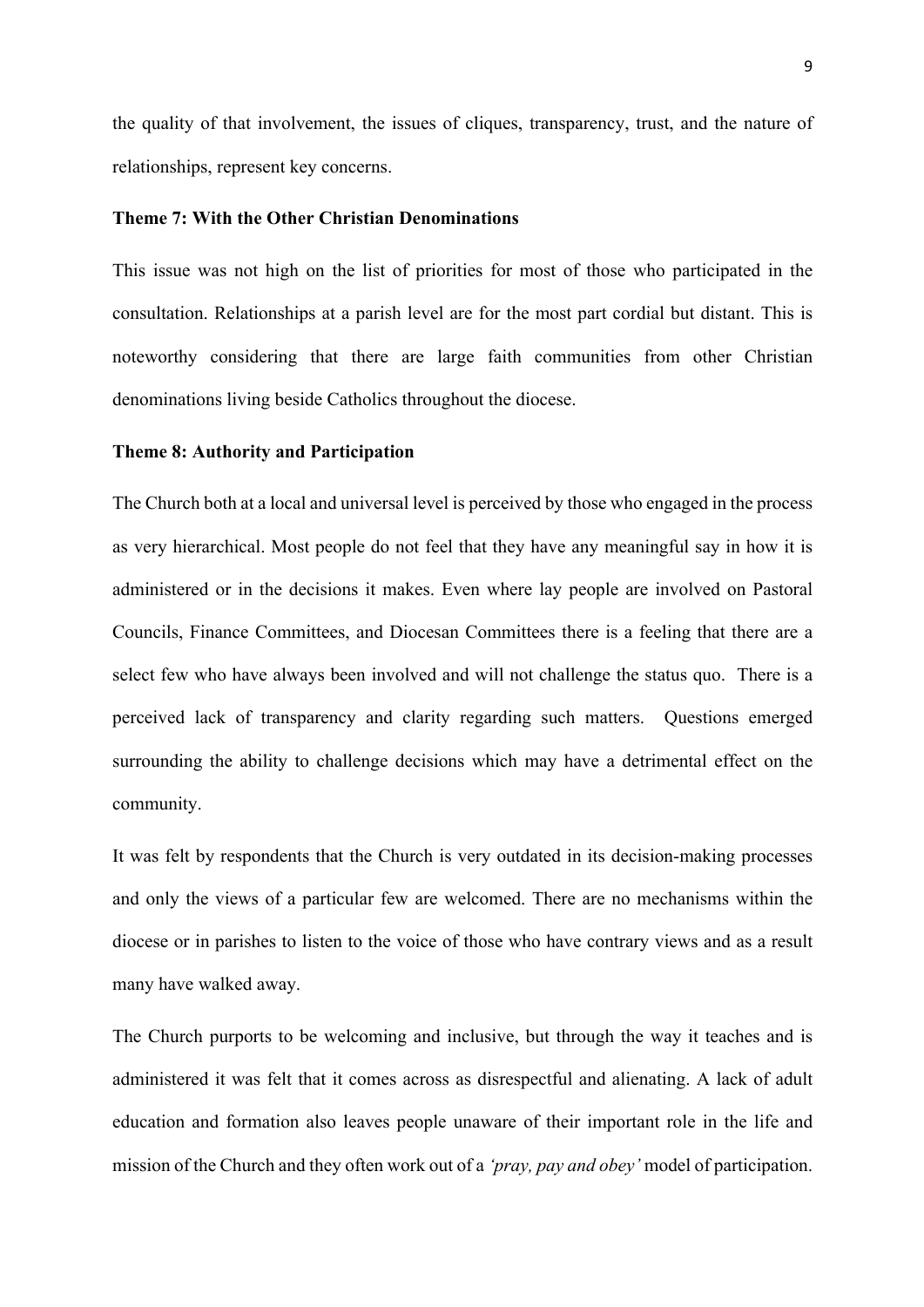It was felt by some that leadership at a diocesan level is distant and not doing enough to encourage the involvement of lay people whereas leadership at a local level is often about maintaining control and influence, excluding the voice of the wider community.

## **Theme 9: Discerning and Deciding**

There is a clear sense that the skills necessary for discernment which are crucial for making decisions in a synodal style are lacking at all levels. Structures and decision-making are perceived as autocratic, and decisions are often made using methods that are not grounded in prayer and spirituality. Discernment is not utilised in a collaborative and co-responsible way and deliberation on decisions has been assumed by a small circle. A real sense of mistrust in the decision-making mechanisms and consultative practices utilised in parishes has emerged from the consultation. There is a focus on the fact that Church structures for decision making are seen as outdated and clerical in nature. There is a clear call for transparency, and an obvious need for formation and education in the whole area of discernment.

### **Theme 10: Forming Ourselves in Synodality**

The issue of religious education and formation is one that was touched on frequently in the responses and conversations and there is a sense emerging that formation in the areas of scriptural literacy, spirituality, and discernment, along with their connection to the lived reality of each community, is the primary task that the diocese is charged with.

It emerged from the responses of young people to the consultation that a strong Catholic ethos exists in many schools across the diocese. It is noteworthy that the many young people who took part in the consultation have deep faith, and have a connection with God, scripture, and prayer. Despite this they still do not feel, for the most part, a close connection to the Church. Many of these young people identified with the person of the parish priest and desired engagement and dialogue with them. Significantly they articulated a deep respect for preaching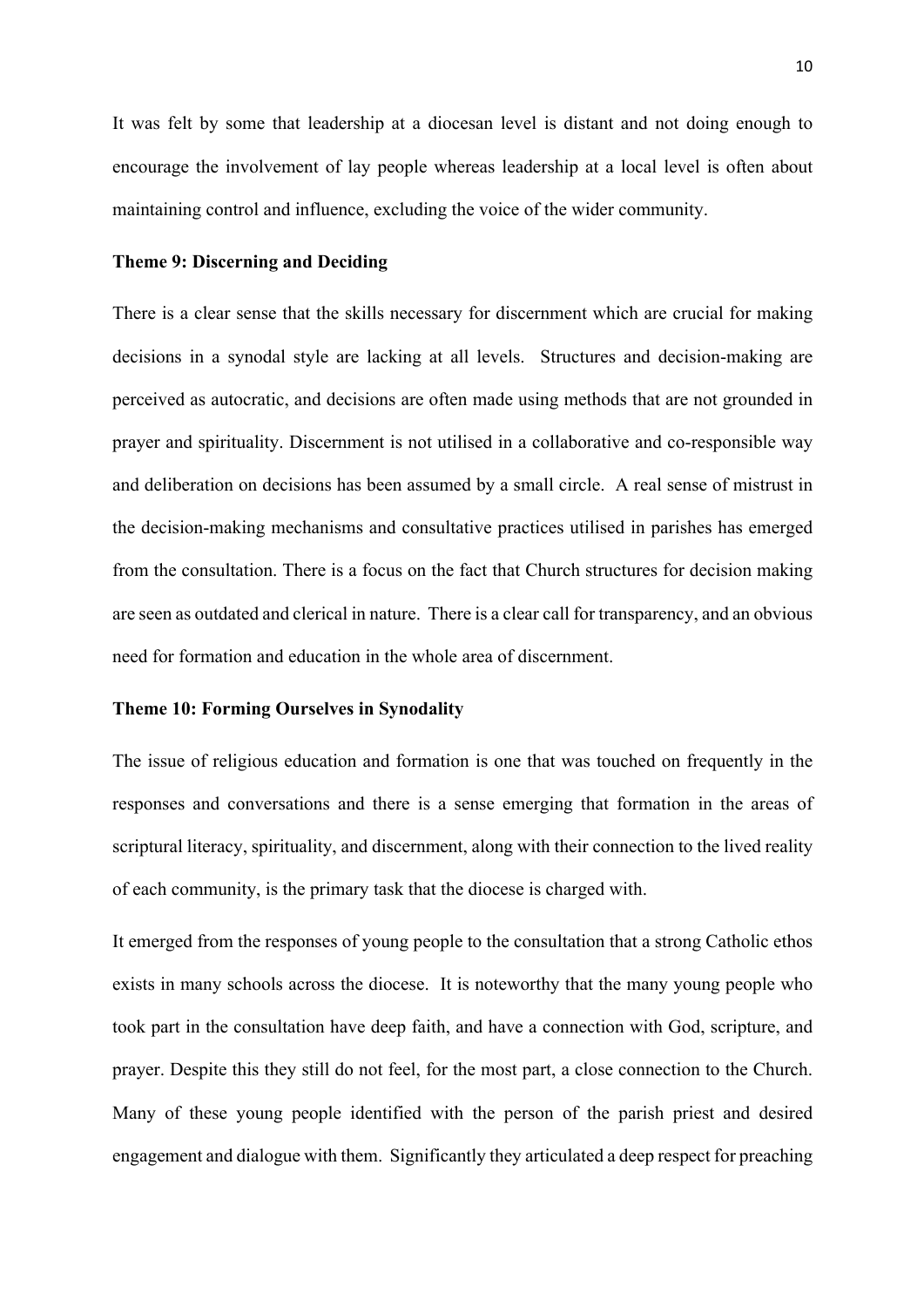that is inspirational, accessible, and understandable. The catechetical role of preaching cannot be underestimated.

Notably adult faith formation has been given attention through the provision of accreditation in theology, yet these efforts have not borne much fruit in terms of discernment and spiritual practices across the diocese. Greater opportunities need to be provided in parishes for those with a theological qualification and formation. A clear sense of a Church that is clerical and hierarchical has emerged in the consultation. A significant cultural shift in terms of coresponsibility, discernment and scriptural awareness will be necessary in the diocese if synodality is to become our way of being Church in this new Millennium.

## **Conclusion**

In concluding this phase of our synodal journey the Archdiocese of Armagh returns to the overarching question posed by Pope Francis back in October 2021: *A synodal Church, in announcing the Gospel, "journeys together:" How is this "journeying together" happening today in your particular Church? What steps does the Spirit invite us to take in order to grow in our "journeying together"?*

From the responses and from the experience of the diocesan synodal moment, love for the Church and a strong belief in God clearly exists. There is, however, a deep longing for more vibrant welcoming communities, and for a greater inclusivity and transparency in decision making building on increased listening and dialogue. In light of this and given the deep hurt that exists around sexual and institutional abuse, the diocese reaffirms its commitment to its safeguarding procedures to help prevent abuse inside and outside the Church. The task of accompanying survivors in the process of reconciliation and healing shall remain an integral part of our ongoing synodal process.